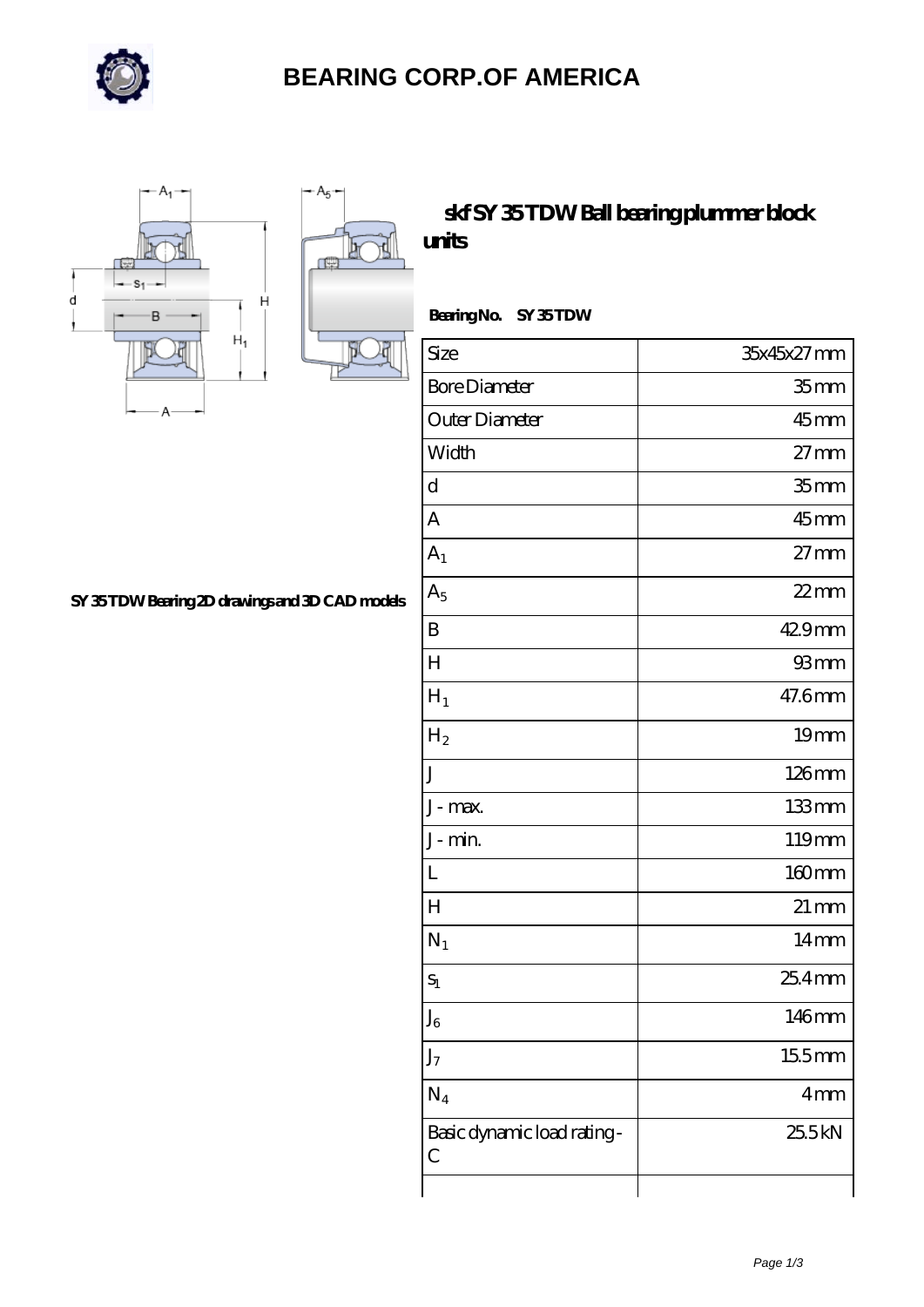

## **[BEARING CORP.OF AMERICA](https://richiecusick.com)**

| Basic static load rating - $C_0$                     | 15.3kN             |
|------------------------------------------------------|--------------------|
| Fatigue load limit - P <sub>u</sub>                  | 0655kN             |
| Limiting speed                                       | 1100r/min          |
| Weight                                               | 1.5kg              |
| Hexagonal key size for grub<br>screw-H               | 3mm                |
| Housing material                                     | Cast iron          |
| $A_1$                                                | $27 \text{mm}$     |
| $A_5$                                                | $22$ mm            |
| $B_4$                                                | 6mm                |
| $H_1$                                                | 47.6mm             |
| H <sub>2</sub>                                       | 19 <sub>mm</sub>   |
| J <sub>max</sub>                                     | 133mm              |
| Jmin.                                                | 119mm              |
| N                                                    | $21 \,\mathrm{mm}$ |
| $N_1$                                                | $14 \text{mm}$     |
| $S_1$                                                | $254$ mm           |
| $J_6$                                                | 146mm              |
| J <sub>7</sub>                                       | $155$ mm           |
| $N_4$                                                | 4 <sub>mm</sub>    |
| Basic dynamic load rating C                          | 25.5kN             |
| Basic static load rating $C_0$                       | 15.3kN             |
| Fatigue load limit $P_{\rm u}$                       | 0655kN             |
| Mass bearing unit                                    | 1.5kg              |
| Thread grub screw $G_2$                              | M6x0.75            |
| Hexagonal key size for grub<br>$s$ crew $N$          | 3mm                |
| Recommended tightening<br>torque for grub screw      | 4N<br>m            |
| Recommended diameter for<br>attachment bolts, mm G   | $12 \text{mm}$     |
| Recommended diameter for<br>attachment bolts, inch G | 05in               |
|                                                      |                    |